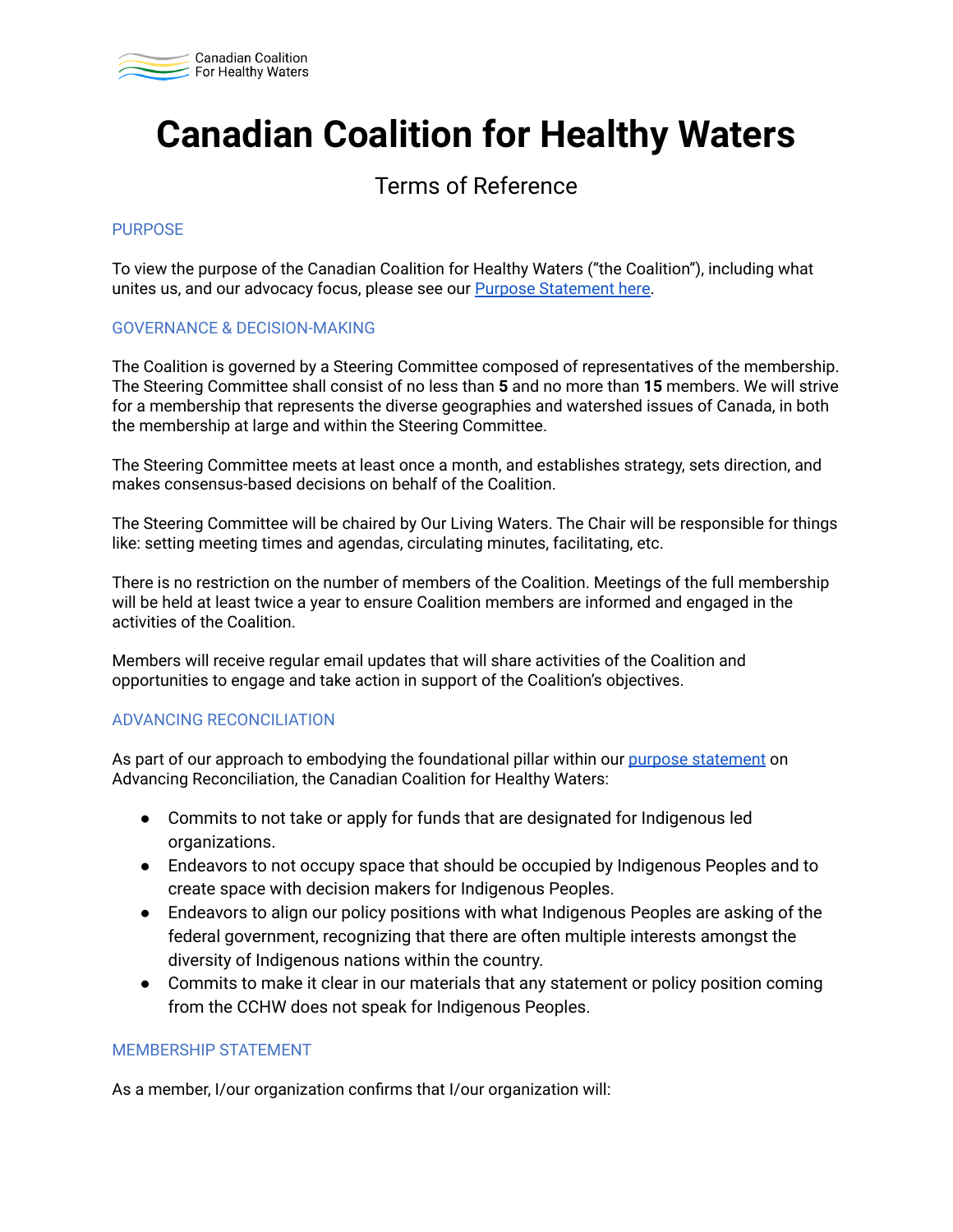- Accept and work towards the Coalition's purpose;
- Stay informed and engage in Coalition activities and calls to action;
- Report to the appropriate government agencies on our own regarding regulated activities (e.g. lobbying, public policy dialogue and development, fundraising, etc) as required;
- Share activities and calls to action of the Coalition within my organization's networks, where appropriate;
- Participate in the Coalition's meetings;
- Share and respect diverse views and perspectives;
- Meet with federal elected officials and staff on behalf of the Coalition, including Ministers, MPs, and staff, as necessary;
- Act in the best interests of watershed security and health.

Individual and organization name: \_\_\_\_\_\_\_\_\_\_\_\_\_\_\_\_\_\_\_\_\_\_\_\_\_\_\_\_\_\_\_\_\_\_\_\_\_\_\_\_\_

Signature: \_\_\_\_\_\_\_\_\_\_\_\_\_\_\_\_\_\_\_\_\_\_\_\_\_\_\_\_\_\_\_\_\_\_\_\_\_\_\_\_\_\_\_\_\_\_\_\_\_\_\_\_\_\_\_\_\_\_\_\_\_\_\_\_

Date:  $\Box$ 

## **STEERING COMMITTEE TERMS OF REFERENCE**

### ROLES & RESPONSIBILITIES OF THE STEERING COMMITTEE

The Steering Committee undertakes the following responsibilities:

- 1. Establishes the strategic direction of the Coalition;
- 2. Supports communications and engagement with the full membership;
- 3. Supports public communications from the Coalition, including public presentations, media engagements, etc.;
- 4. Supports Coalition members in meeting with elected officials;
- 5. Revising the Terms of Reference as necessary.

### EXPECTATIONS OF COMMITTEE MEMBERS

- 1. Attend meetings;
- 2. Actively engage in Committee meetings, sharing perspectives, ideas, suggestions and encouraging open, honest and respectful dialogue;
- 3. Review materials circulated for Committee decisions, communications, and strategy development;
- 4. As needed, participate in meetings with elected officials;
- 5. Take on action items to support equal distribution of the work of the Steering Committee members;

### STEERING COMMITTEE COMPOSITION, TERMS & RECRUITMENT

The Steering Committee shall consist of no less than **5** and no more than **15** members.

Regarding Steering Committee terms: